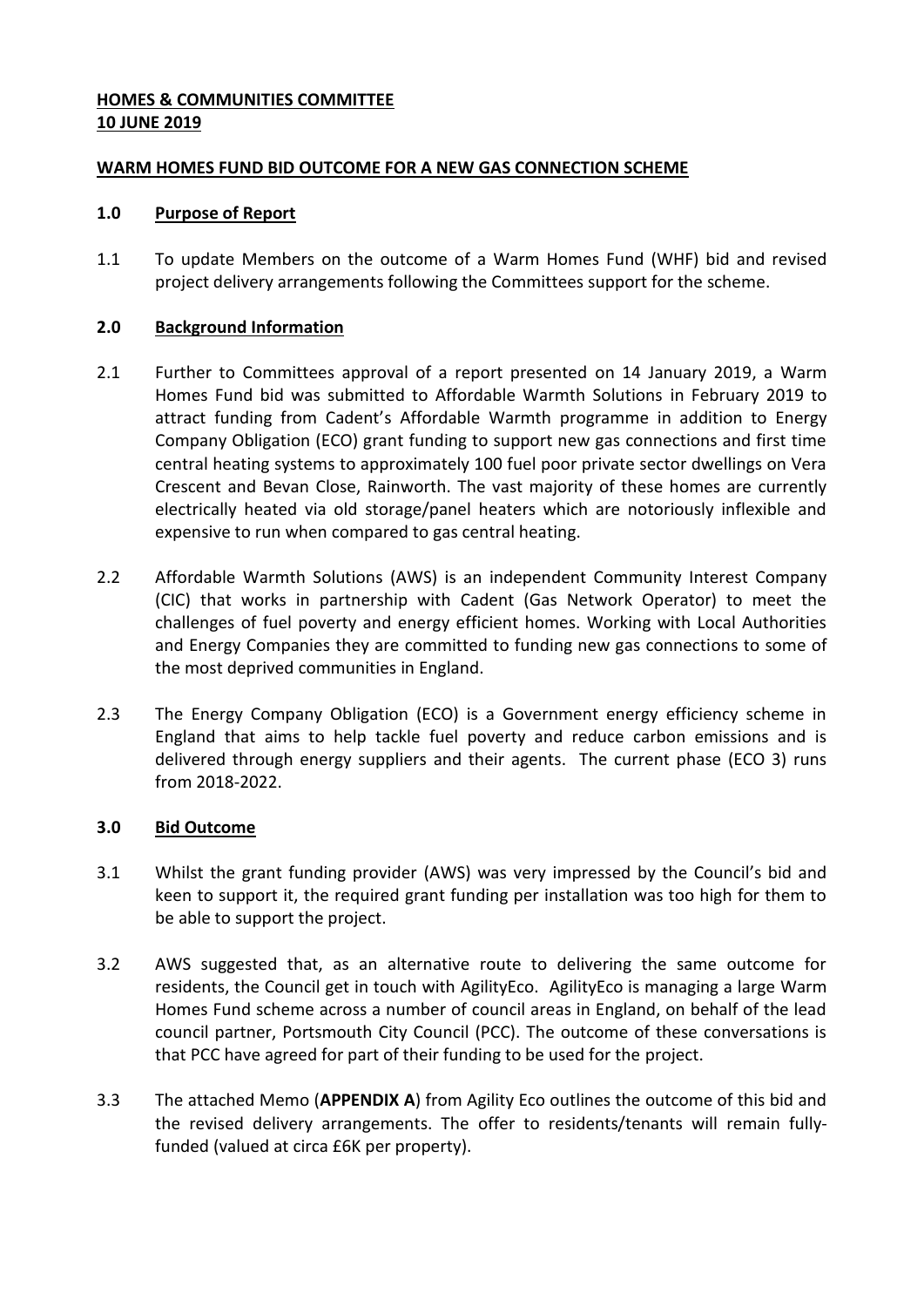#### **4.0 Anticipated Benefits/Risks**

- 4.1 The primary driver behind the new delivery model is to reduce costs to the WHF by removing/reducing duplication of effort and creating greater economies of scale. However, this model also significantly reduces the risks to the Council (e.g. by negating the need for a legally-binding contract with AWS) and lowers our costs as, for example, it will no longer be necessary to procure a heating contractor. In addition, quarterly reports/financial claims will no longer be the responsibility of NSDC as this task will be undertaken by Agility Eco, together with the end of project evaluation report.
- 4.2 The Council's involvement reduces to more of a communication/co-ordination role which can be fulfilled using existing staff and resources.

#### **5.0 Next Steps**

- 5.1 Following approval to proceed by the Council's Senior Leadership Team on 30 April 2019, a data sharing agreement and Memorandum of understanding is being put in place. The existing risk register is being revised to reflect the changes in delivery and a communications and project plan is being developed.
- 5.2 Residents have been informed of the good news by letter (attached at **APPENDIX B**)

#### **6.0 Equalities Implications**

6.1 The scheme outlined in this report targets residents living in, or at risk of, fuel poverty. A full Equalities Impact Assessment will now be carried out for this scheme in order to consider the relevant protected characteristics.

#### **7.0 Financial Services Business Manager Comments – FIN18-19/4209**

7.1 The proposed scheme outlined in this report will be delivered within existing budgets.

#### **8.0 RECOMMENDATION**

#### **That the Committee note the contents of this report.**

#### Background Papers

Nil

For further information please contact Leanne Monger, Business Manager – Housing, Health and Community Relations on Ext 5545 or Helen Richmond, Energy and Home Support Officer on Ext 5418

Matthew Finch Director – Communities & Environment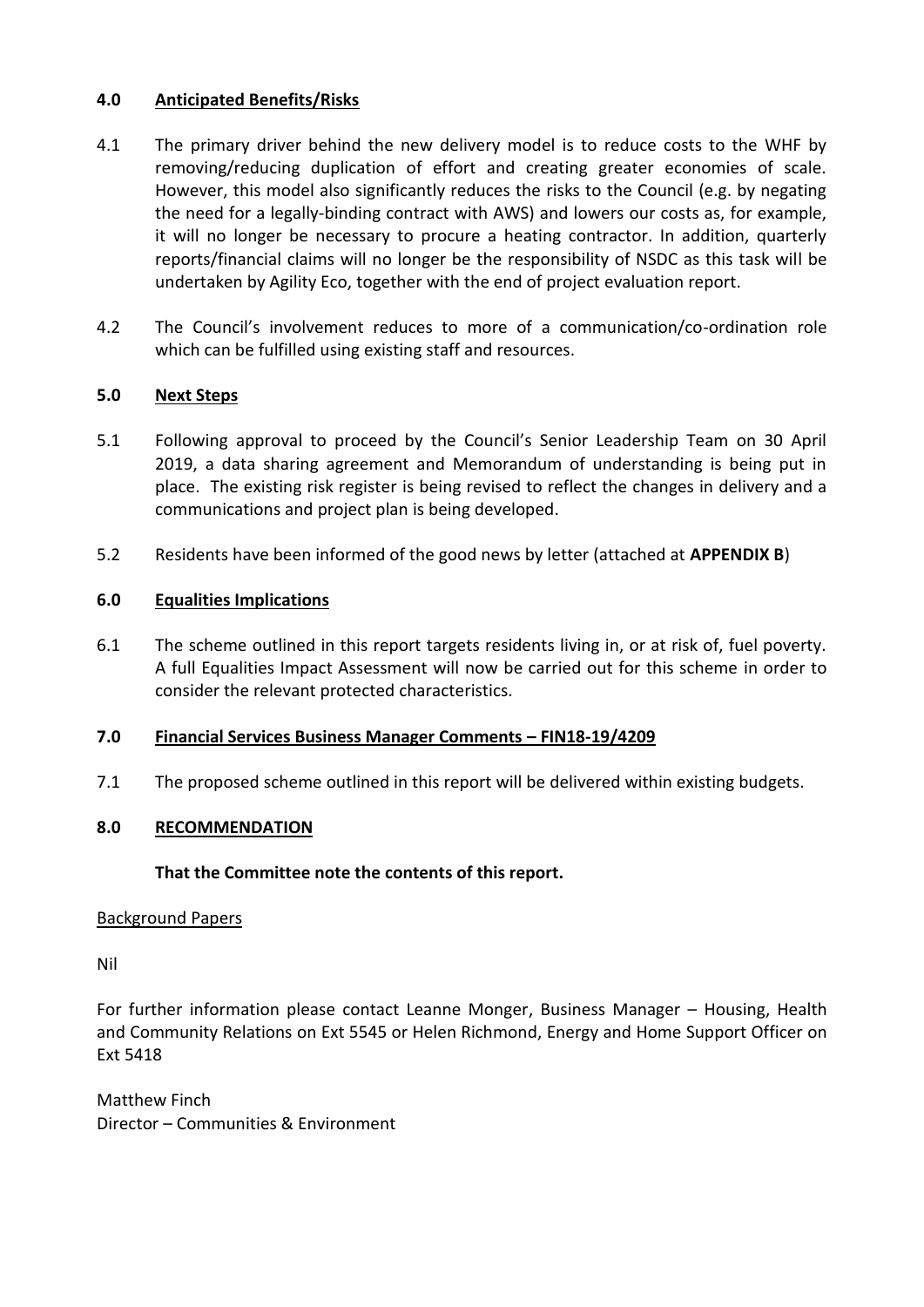# **Appendix A**



## **MEMORANDUM**

**FROM: TO:** Helen Richmond, Newark & Sherwood District Council<br>**RF:** Warm Homes Fund Support for Bevan Close & Vera Cr Warm Homes Fund Support for Bevan Close & Vera Crescent **DATE:** 23rd April 2019

#### **BACKGROUND:**

Newark & Sherwood District Council, in collaboration with E.ON, recently submitted a bid for Warm Homes Fund grant support for first-time central heating (FTCH), to replace expensive-torun electric heating, in the above streets. Whilst the grant funding provider, Affordable Warmth Solutions (AWS), was very impressed by the project and keen to support it, the required grant funding per installation was too high for them to be able to support the project.

AWS suggested that, as an alternative route to delivering the same outcome for residents, the Council get in touch with AgilityEco. AgilityEco is managing a large Warm Homes Fund scheme across a number of council areas in England, on behalf of the lead council partner, Portsmouth City Council (PCC). Once the Council shared information on the proposed project, AgilityEco carried out initial feasibility analysis on the project:

- Analysis of EPC data for 74 houses where EPCs exist on the register (to understand ECO funding potential)
- Site surveys by local heating contractor, UK Gas, for feasibility and cost of the FTCH works
- Discussion with PCC to ensure it was comfortable with part of its grant being used in Newark & Sherwood

The outcome of this work was favourable. PCC is happy for part of the funding to be used for the project. The ECO funding (subject to full surveys) is in line with the original "matched funding" commitment in the grant. The installations (subject to full surveys) look straightforward.

Therefore we are in a position to offer to proceed with the FTCH installation works for residents in both streets, free of charge to residents, and at no capital cost to the Council. AWS have also confirmed that it should be in a position to expedite the gas mains extension work, with an 8-12 week programme beginning late May.

Subject to the Council agreeing to press ahead, we are confident that with the support of the Council on resident engagement, all work can be undertaken quickly, with installations complete before the next Winter heating season. It is worth noting that, given the existing project being already in place and funded, the Council will avoid the need for any/all legal, procurement and administration activity.

#### **SUMMARY OF THE WORK TO BE UNDERTAKEN**

The two streets contain a total of 106 houses combined, broken down as follows: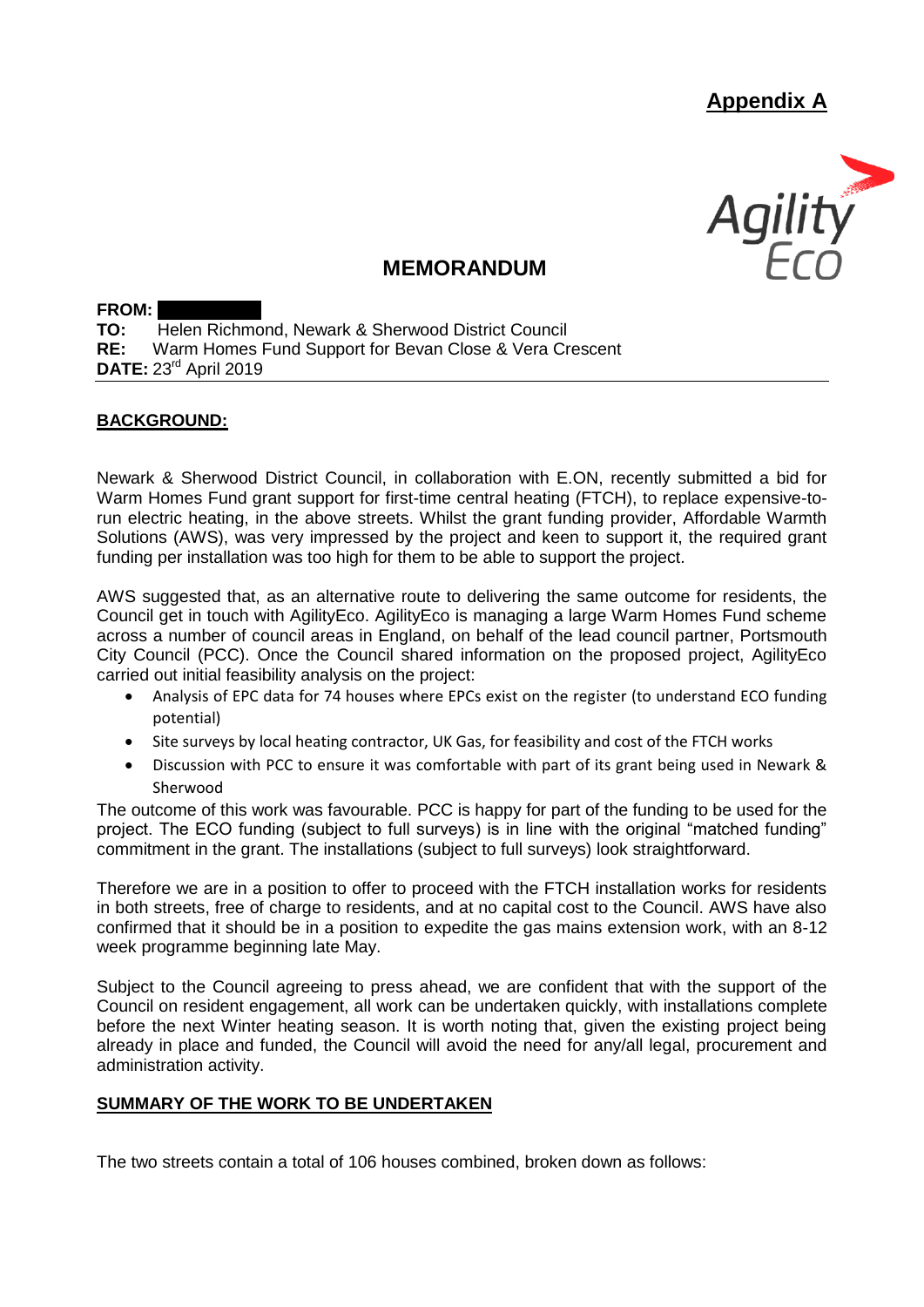

Of the 81 private homes (excluding those with gas central heating and those not interested), we understand from the Council that 50 have expressed interest and 31 have not yet replied. It is also worth noting that:

- The nine units of social housing will also qualify for part-funding for FTCH, and you believe that they are likely to be interested in taking up this offer. We will discuss this with them as and when we are instructed to proceed.
- Based on our previous experience, some of the eight residents that have said they are not interested may change their minds once they see their neighbours getting new FTCH free of charge.
- AWS report that about two thirds of residents (70) will need to commit to proceed prior to the project moving forward.

UK Gas has provided an initial specification of the heating systems to be installed. This will be to a very high specification, as follows:

- Worcester Bosch Greenstar 25i/30i boilers
- Honeywell controls with wireless thermostat easy to use and high build quality
- Boiler Plus standard
- Purmo radiators and Drayton TRVs
- All visible pipework in copper, non visible hot/cold in speedfit
- Full WEEE removal and disposal of old heating systems
- Two-year ECO compliant system warranty

#### **NEXT STEPS**

- The Council is to consider the above and confirm whether it is happy for the work to proceed
- Once confirmed, AWS will organise for a mobile unit to visit the streets to enlist households
- Households will need to sign a "nil cost" quotation for their gas connection with AWS/Cadent
- AgilityEco will also support this activity with marketing collateral, letter drops and other engagement activity as required
- UK Gas have also committed to having an on-site presence during the customer recruitment stage to answer any questions households may have
- Once sufficient sign-ups have been secured, AWS will contract for and progress the installation works and Agility Eco/UK Gas will follow with the central heating works.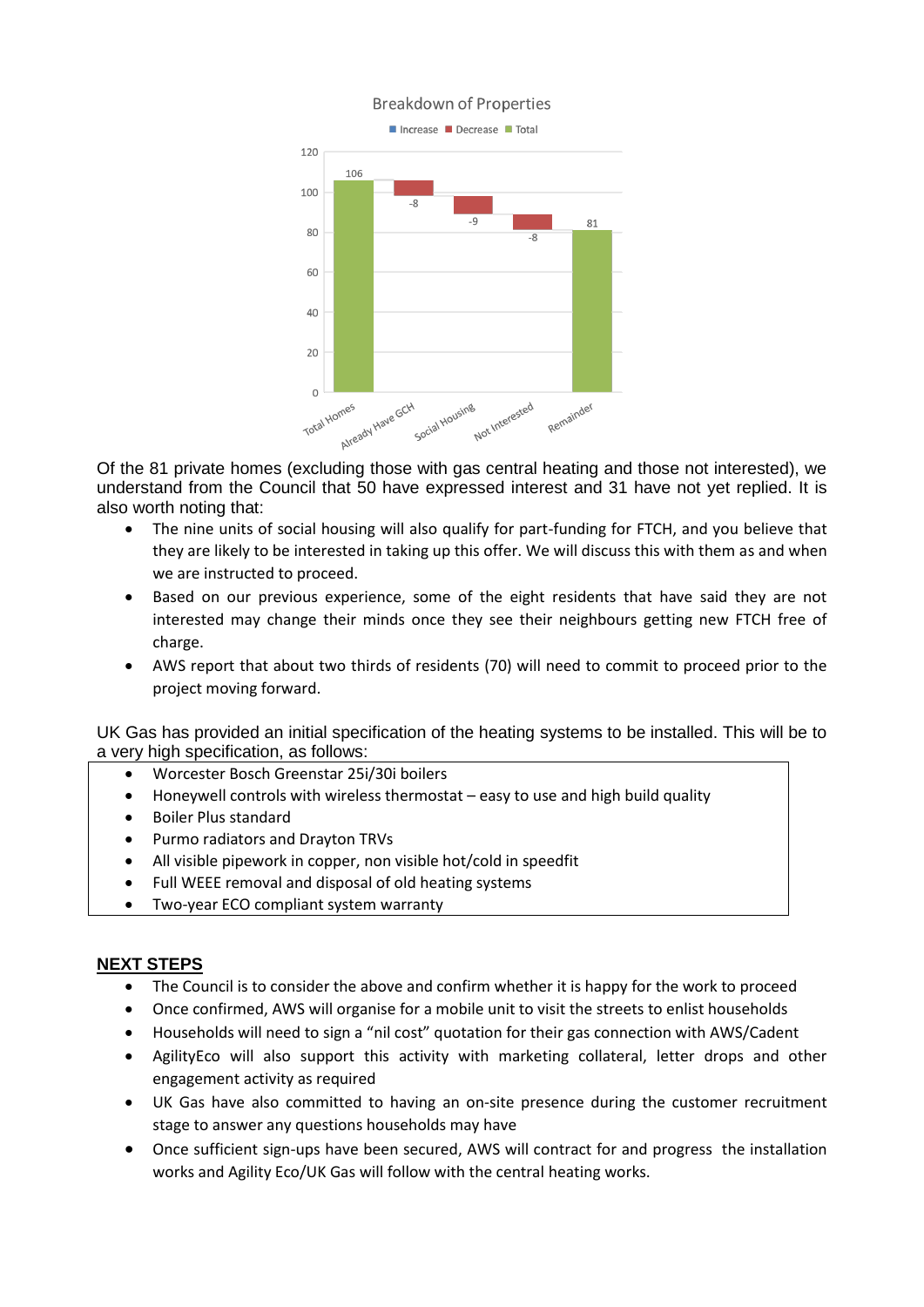*Copy of the content of the letter sent to residents on Wednesday 8th May 2019*

#### **Good News!**

I wrote to you recently outlining Newark & Sherwood District Council's intention to bid for funding to support the installation of new gas connections and first time gas central heating for electrically heated homes on Bevan Close and Vera Crescent.

Having received a lot of interest from both residents and landlords, I am delighted to inform you that we have now received confirmation from Affordable Warmth Solutions (AWS), working in partnership with Cadent (your gas network operator), that funding has been secured to install free mains gas connections and up to 98 free gas central heating systems. This package is worth circa £6,000 per property. No financial contribution is required from you, your landlord (if applicable) or the Council.

Mains gas is much cheaper than electricity (roughly half the price of Economy 7 and 3-4 times cheaper than day-rate electricity) so making this change should save money on your fuel bills and enable you to keep your home warm and cosy.

#### **Next Steps**

If you wish to take advantage of this offer, the property owner must complete and sign the enclosed 'Nil Charge Quotation' and return it, together with the 'First-time Gas Central Heating Scheme Data Collection and Sharing Consent Form', to AWS in the pre-paid envelope provided.

Staff from AWS, Newark & Sherwood District Council and UK Gas Services Ltd (the contractor appointed to survey and fit the central heating systems) will be on site on Wednesday 15<sup>th</sup> May 2019 to answer your questions – come and see us in the AWS promotional bus which will be parked on Bevan Close from 2pm until 6pm. We will be happy to help you complete the forms and you can hand them in on the day.

Once the majority of households have signed up, AWS will commence connecting Vera Crescent and Bevan Close to the gas network. If you have given your consent, your details will be passed to AgilityEco (the managing agent) who will arrange for UK Gas Services Ltd to undertake a heating survey at a time convenient for you. Before you go ahead with the heating installation, UK Gas Services Ltd will show you a plan of where the boiler and radiators will be fitted, tell you how they will dispose of your old heating appliances and answer any questions you may have. The aim is to install the central heating before the start of winter.

The gas connections and first-time gas central heating represent significant installations which, inevitably, will cause some short-term disruption and inconvenience to residents. It is also likely that some redecoration may be required post installation. While every attempt will be made to keep disruption and damage to a minimum, any redecoration, reinstatement of floor coverings or internal fixtures & fittings (e.g. gravity-fed showers) will be the responsibility of the home owner and not AWS/Cadent, the Council, heating contractor or the managing agent.

If you want to talk to someone from Newark & Sherwood District Council about this offer, please contact our Customer Service Centre on 01636 650 000 and ask for Jane Eley or Helen Richmond.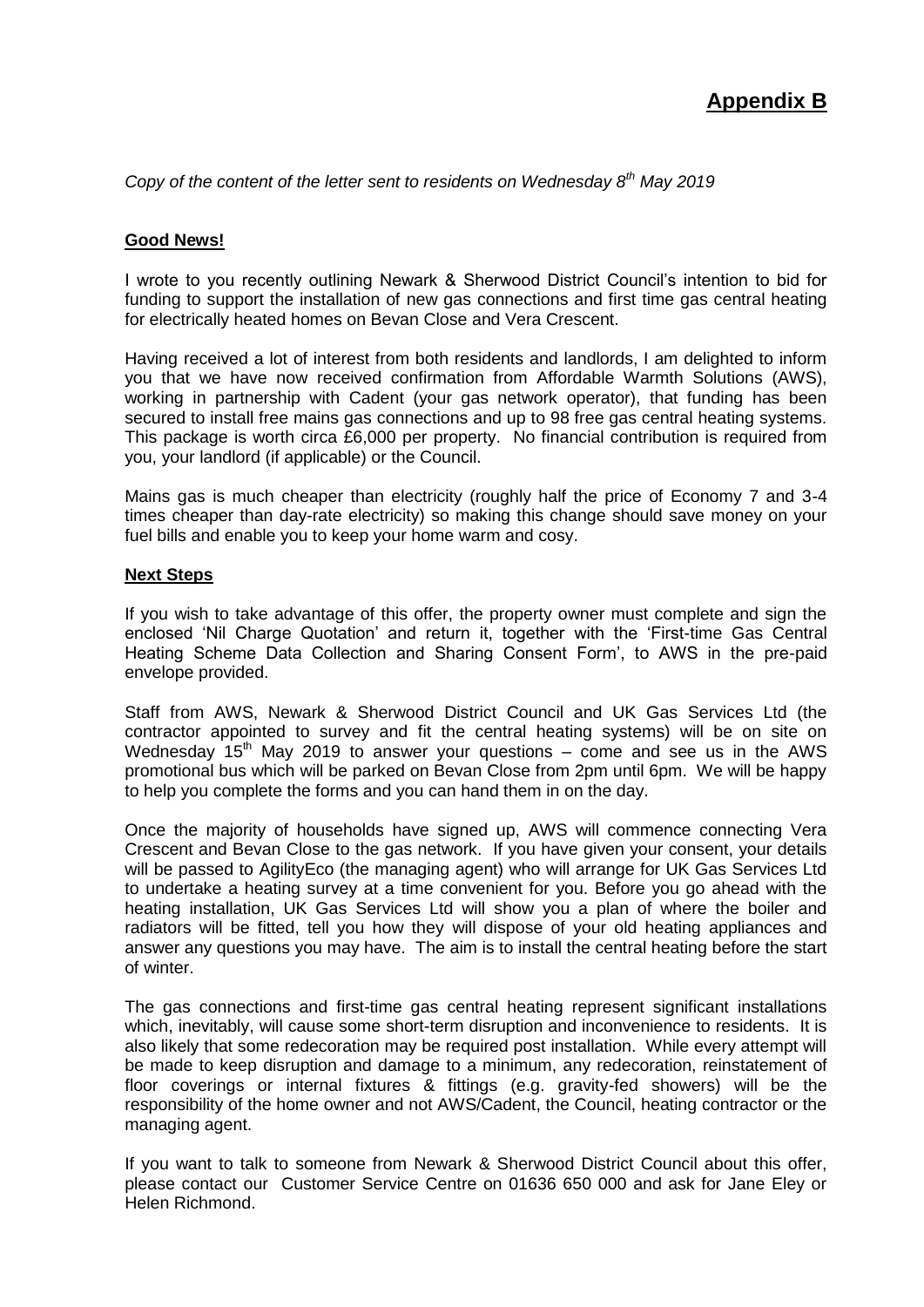Further information about Cadent, Affordable Warmth Solutions, AgilityEco and UK Gas Services Ltd can be found on the following websites:

[https://cadentgas.com](https://cadentgas.com/) [www.affordablewarmthsolutions.org.uk](http://www.affordablewarmthsolutions.org.uk/) www.agilityeco.co.uk www.ukgasservices.co.uk

Yours sincerely

dmon

Helen Richmond Energy & Home Support Officer